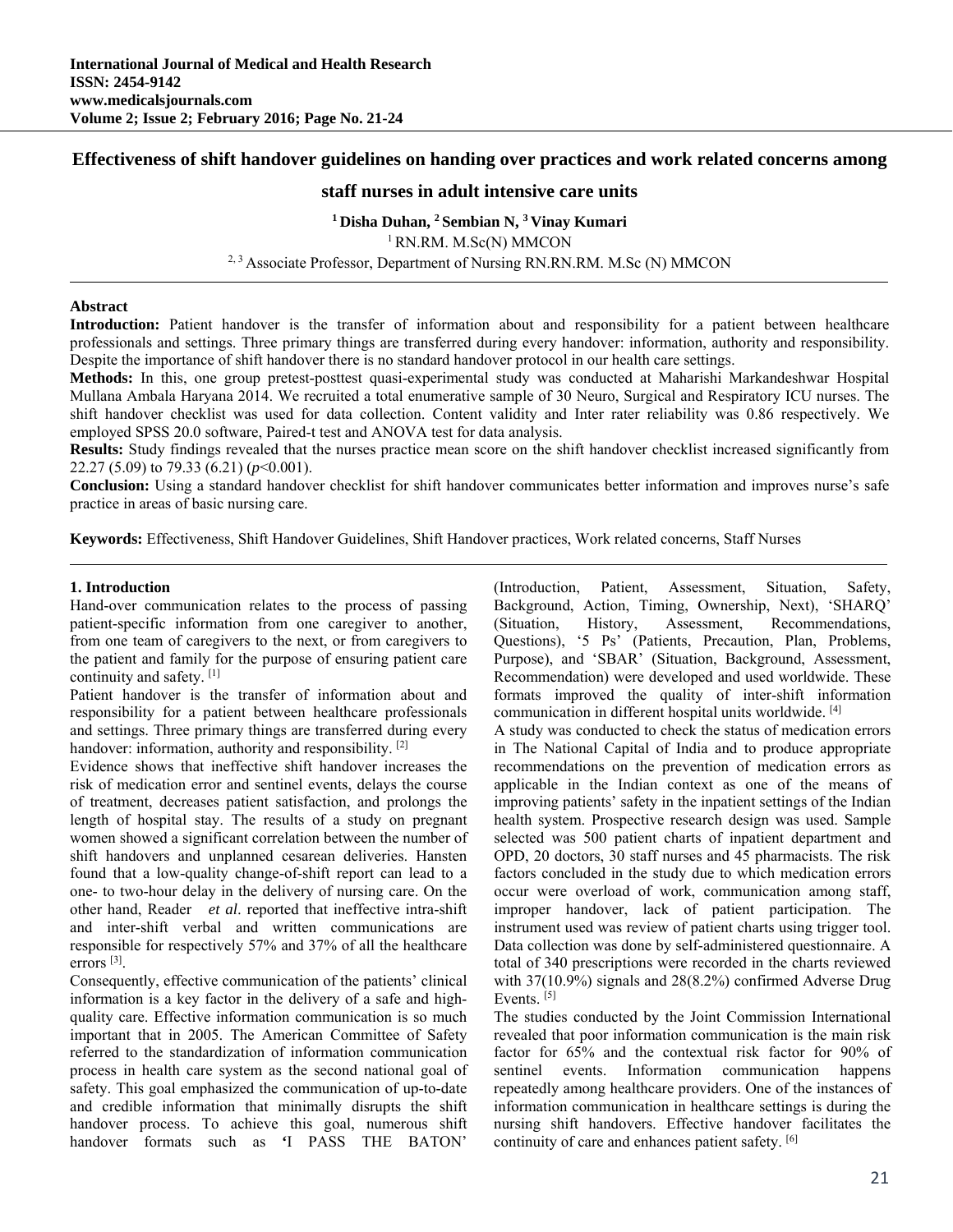## **2. Methodology**

The objectives of the study were to compare before and after practices and work related concerns of staff nurses regarding shift handover and to determine the association of level of shift handover practices with selected variables and to determine the acceptability of shift handover guidelines among staff nurses.

In the present study, independent variable was shift handover guidelines and the dependent variable was handover practices and work related concerns. Demographic variables under study were it comprised of 6 items ie: age, gender, professional qualification, total experience in present hospital, total experience in present department.

Research approach adopted for the study was quantitative research approach using quasi-experimental one group pretestposttest design with multiple institution of treatment. The study was conducted at MMIMS&R Hospital, Mullana, Ambala, Haryana. The data was collected from 30 staff nurses of Surgical ICU, Neuro ICU and Respiratory ICU of MMIMS&R. The data was collected from 30 staff nurses selected by total enumerative sampling technique by power analysis. The tools developed and used for data collection were shift handover checklist, work related concern rating scale and semantic differential scale for acceptability. Shift handover guidelines were administered thrice. Pilot study was conducted on 5 staff nurses of surgical ward -B. The data obtained were analyzed using descriptive and inferential statistics. Statistical package for social sciences, SPSS 20.0 was employed for data management and analysis. Range mean median and standard deviation of practice score. Repeated measures ANOVA for showing comparison of pre and post practices of staff nurses

#### **3. Results**

All of the staff nurses were females. Majority of staff nurses (70%) were in their age group 20-25 years. All of the staff nurses had professional qualification for GNM. Majority of staff nurses had total working experience, experience in present hospital and department ie (86.7%).

**Table 1:** Frequency and Percentage Distribution of Staff nurses according to Sample Characteristics

|                |                                                      | $N=30$    |  |  |  |  |
|----------------|------------------------------------------------------|-----------|--|--|--|--|
| S.no           | <b>Sample Characteristics</b>                        | $F(\%)$   |  |  |  |  |
| 1              | Age (in years)                                       |           |  |  |  |  |
| 1.1            | $20 - 25$                                            | 21(70.0)  |  |  |  |  |
| 1.2            | $26 - 30$                                            | 9(30.0)   |  |  |  |  |
| $\overline{2}$ | Gender                                               |           |  |  |  |  |
| 2.1            | Female                                               | 30(100.0) |  |  |  |  |
| 3              | <b>Professional qualification</b>                    |           |  |  |  |  |
| 3.1            | <b>GNM</b>                                           | 30(100.0) |  |  |  |  |
| 4              | Duration of total service experience (in years)      |           |  |  |  |  |
| 4.1            | $0 - 1$                                              | 26(86.7)  |  |  |  |  |
| 4.2            | $2 - 3$                                              | 4(13.3)   |  |  |  |  |
| 5              | Duration of service in present hospital (in years)   |           |  |  |  |  |
| 5.1            | $0 - 1$                                              | 26(86.7)  |  |  |  |  |
| 5.2            | $2 - 3$                                              | 4(13.3)   |  |  |  |  |
| 6              | Duration of service in present department (in years) |           |  |  |  |  |
| 6.1            | $0 - 1$                                              | 26(86.7)  |  |  |  |  |
| 6.2            | $2 - 3$                                              | 4 (13.3)  |  |  |  |  |

The range of pretest practice score and posttest practice score was (14-36) and (71-91). Median was 22.50 and 80.0.

The results of paired-samples t test revealed that secondary to the study intervention, staff nurses mean practice score on the observation shift handover practice checklist increased significantly from  $22.27(5.0)$  to  $79.33(6.21)$  ( $p<0.001$ ). In other words, compared to the before intervention mean score of practices, the nurses after intervention practice score had increased by 57.06%.

| Table 2: Range, Mean, Median and Standard Deviation of pre and     |
|--------------------------------------------------------------------|
| post implementation practice score of staff nurses regarding shift |
| handover                                                           |

|                            |        |               |       | $N=30$ |
|----------------------------|--------|---------------|-------|--------|
| <b>Practice score</b>      | Range  | <b>Median</b> | Mean  | S.D.   |
|                            | (%)    | (%)           | (%)   | $(\%)$ |
| Pre implementation         | 14-36  | 22.5          | 22.27 | 5.09   |
| 1st post implementation    | 54-76  | 65            | 65.57 | 4.68   |
| 2nd post implementation    | 69-87  | 79            | 78.93 | 4.89   |
| 3rd post implementation    | 71-91  | 80            | 79.33 | 6.21   |
| $\cdots$<br>100F<br>$\sim$ | $\sim$ | $\sim$        |       |        |

Maximum Score =100 Minimum Scores=0

Range, Mean and Median of practice score are presented in percentages.

**Table 3:** Mean, Mean Difference, Standard Deviation of Difference, Standard Error of Mean Difference and 't' value of pre and Post-practice score of staff nurses regarding shift handover

|                            |       |                          |      |              |           | $N=30$     |
|----------------------------|-------|--------------------------|------|--------------|-----------|------------|
| <b>Practice score</b>      | Mean  | <b>Mean</b> <sub>D</sub> |      | $SDD$ $SEMD$ | $\cdot$ t | p value    |
| Pre<br>implementation      | 22.27 |                          |      |              |           |            |
| 1st Post<br>implementation | 65.57 | 43.30                    | 7.07 | 1.29         | 33.53     | $0.001***$ |
| Pre<br>implementation      | 22.27 | 56.66                    | 7.90 | 1.44         | 39.25     | $0.001***$ |
| 2nd Post<br>implementation | 78.93 |                          |      |              |           |            |
| Pre<br>implementation      | 22.27 | 57.06                    | 8.51 | 1.55         | 36.71     | $0.001***$ |
| 3rd Post<br>implementation | 79.33 |                          |      |              |           |            |

''t' (29) =2.05; \*significant (*p*≤0.05) \*\*\* significant (*p*≤0.001)

The calculated t value of the seven areas was found to be statistically significant at 0.05 level which represents shift handover guidelines were effective in improving shift handover practices of staff nurses in areas of general handover of ward, patient identification, present clinical status of the patient, post op orders, nursing care, plan up progress and documentation. The highest significant gain was seen in the areas of general ward handover (100%), documentation (100%), nursing care (98.33%) and plan up for progress (98.33%). Repeated measures ANOVA was applied to check the significance of mean difference among pretest and post test scores. The calculated F value shows there is a significant difference among practice scores in pretest and posttest.

Post hoc test was applied to further isolate the mean difference between practice scores. There was a significant difference in  $1<sup>st</sup>$  and  $2<sup>nd</sup>$  post test scores and  $1<sup>st</sup>$  and  $3<sup>rd</sup>$  post test scores (p=0.0001). But there was no significant difference among 2nd and 3rd mean practice scores of staff nurses regarding shift handover guidelines.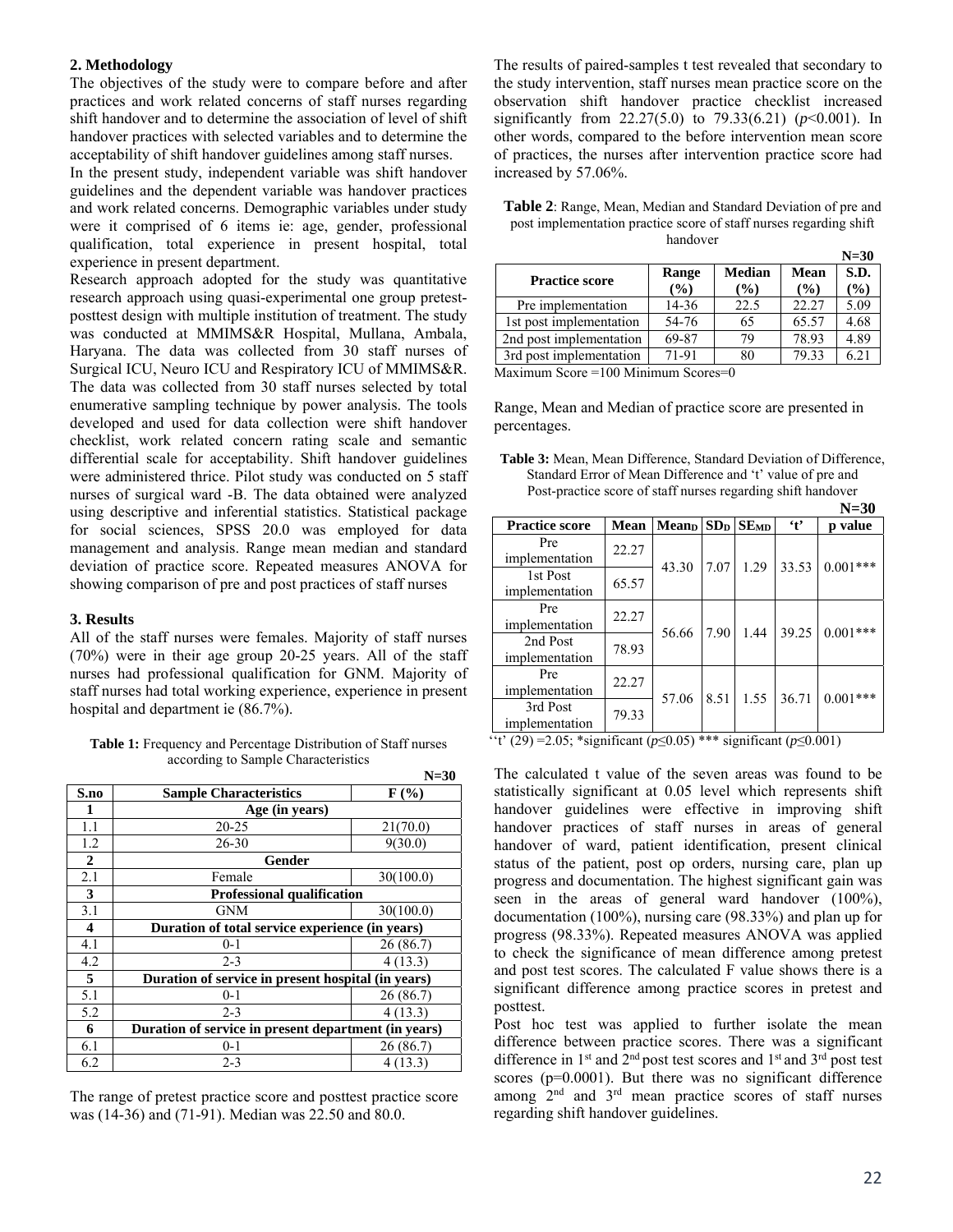| <b>Table: 4</b> Repeated measures ANOVA's test showing Mean,           |
|------------------------------------------------------------------------|
| Standard error of pretest and posttest practice scores of staff nurses |
| regarding the implementation of shift handover guidelines              |

| Area                             |       | Mean Std. Error | F      | $df_1/df_2$  |  |  |
|----------------------------------|-------|-----------------|--------|--------------|--|--|
| Practice score                   |       |                 |        |              |  |  |
| Pre implementation               | 22.31 | 0.9355          |        |              |  |  |
| 1st Post implementation          | 65.63 | 0.8423          | 716.13 | 2.181/84.349 |  |  |
| 2nd Post implementation          | 78.92 | 0.8867          |        |              |  |  |
| 3rd Post implementation          | 79.34 | 1.1196          |        |              |  |  |
| $\Gamma$ (2.101/04/240) = 716/12 |       |                 |        |              |  |  |

 $F(2.181/84.349) = 716.13$ 

Post hoc test showing difference between mean pretest and mean post test scores of staff nurses

| Pre test   | <b>Practice scores</b> | <b>Mean D SE</b> | p value      |
|------------|------------------------|------------------|--------------|
| Posttest 1 | $-43.32$               | 0.203            | $0.001***$   |
| Posttest 2 | $-56.61$               | 0.312            | $0.001***$   |
| Posttest 3 | $-57.03$               | 0.285            | $0.001***$   |
| Posttest 1 |                        |                  |              |
| Posttest 2 | $-13.29$               | 0.235            | $0.001***$   |
| Posttest 3 | $-13.71$               | 0.350            | $0.001***$   |
| Posttest 2 |                        |                  |              |
| Posttest 3 | $-0.427$               | 1.119            | $0.312^{NS}$ |

\*\*\* Significant (*p*≤0.001) NS-Not Significant (*p*>0.05)

Majority of staff nurses (80%) had moderate and (20%) had low work related concerns for shift handover in pretest whereas in posttest all staff nurses (100%0 had low work related concern regarding shift handover

**Table 5:** Frequency and Percentage Distribution of Staff Nurses in terms of Level of Work Related Concerns

|                   |           |                       | $N = 30$                   |
|-------------------|-----------|-----------------------|----------------------------|
| Category          | scores    | Pre<br>implementation | 3rd post<br>implementation |
| Very High Concern | $(64-80)$ | $0(0\%)$              | $0(0\%)$                   |
| High concern      | $(48-63)$ | $0(0\%)$              | $0(0\%)$                   |
| Moderate concern  | $(32-47)$ | 24(80%)               | $0(0\%)$                   |
| Low Concern       | 16-31     | 6(20%)                | $30(100\%)$                |

The results of paired-samples t test revealed that secondary to the study intervention, staff nurses work related concern regarding shift handover self-reporting rating scale reduced significantly from 35.80 to 21.83 with a mean difference of 13.96 (*p*< 0.001). Work related concerns were reduced in all three aspects of shift handover that is nursing aspect, patient aspect and institutional aspect.

**Table 6:** Mean, Mean difference, Standard Deviation of Difference, Standard error of mean difference and't' value of pre and post work related problems score of staff nurses regarding shift handover guidelines

|                                                                                                                                                                                                                                                                                                                                                       |  |  |  |  |                                                                             | $N = 30$                           |
|-------------------------------------------------------------------------------------------------------------------------------------------------------------------------------------------------------------------------------------------------------------------------------------------------------------------------------------------------------|--|--|--|--|-----------------------------------------------------------------------------|------------------------------------|
| Work related problem score                                                                                                                                                                                                                                                                                                                            |  |  |  |  |                                                                             |                                    |
|                                                                                                                                                                                                                                                                                                                                                       |  |  |  |  | Mean   Mean $_D$   SD <sub>D</sub>   SE <sub>MD</sub>   't' value   p value |                                    |
| Pre Guidelines 35.80                                                                                                                                                                                                                                                                                                                                  |  |  |  |  |                                                                             | 13.967 5.980 1.092 12.793 0.001*** |
| Post Guidelines 21.83                                                                                                                                                                                                                                                                                                                                 |  |  |  |  |                                                                             |                                    |
| $(12.00)$ $\wedge$ $\wedge$ $\wedge$ $\wedge$ $\wedge$ $\wedge$ $\wedge$ $\wedge$ $\wedge$ $\wedge$ $\wedge$ $\wedge$ $\wedge$ $\wedge$ $\wedge$ $\wedge$ $\wedge$ $\wedge$ $\wedge$ $\wedge$ $\wedge$ $\wedge$ $\wedge$ $\wedge$ $\wedge$ $\wedge$ $\wedge$ $\wedge$ $\wedge$ $\wedge$ $\wedge$ $\wedge$ $\wedge$ $\wedge$ $\wedge$<br>(1, 20, 0.01) |  |  |  |  |                                                                             |                                    |

't'(29)=2.05; \*\*\* significant (*p*≤0.001)

Maximum number of staff nurses (80%) accepted guidelines Moderately, followed by (20%) high acceptability.

**Table 7:** Frequency and percentage distribution of staff nurses satisfaction regarding shift handover guidelines on the basis of semantic differential scale

 $N=30$ 

|                        |                | $1 - 20$ |  |  |  |  |
|------------------------|----------------|----------|--|--|--|--|
| <b>ACCEPTABILITY</b>   |                |          |  |  |  |  |
| Category               | Range of score | $f(\%)$  |  |  |  |  |
| Low acceptability      | $(5-10)$       | 0(0)     |  |  |  |  |
| Moderate acceptability | $(11-20)$      | 24(80.0) |  |  |  |  |
| High acceptability     | $(21-25)$      | 6(20.0)  |  |  |  |  |
| - - -                  |                |          |  |  |  |  |

Minimum score=5 Maximum score=25

#### **4. Discussion**

Error of commissions are more prevalent in healthcare settings; however, errors of omission in ICUs are potentially more detrimental. In ICUs, many decisions are momentous and if not made timely, may result in serious injuries. Kumar *et al*. found that during the first six hours of septic shock-induced hypotension, every one hour delay in the initiation of antimicrobial therapy decreases the survival rate by  $7.6\%$ . <sup>[7]</sup>

As, in ICUs, nurses bear most of the responsibilities for patient care, they are the chief agents for both initiating and detecting life-threatening events. Accordingly, documentation and early report of abnormal laboratory findings is an effective strategy for the prevention of healthcare errors and promotion of patient safety. The present study was aimed to evaluate the effectiveness of shift handover guidelines in terms of practices of staff nurses and its impact on work related concerns at MMIMS&R Hospital, Mullana, Ambala, and Haryana. The findings of study reveals that mean post implementation score (79.33) was higher than mean pre implementation score (22.57). Similar findings were reported by Javad. Seyed(2013) that the staff nurses mean score on the safe practice evaluation checklist increased significantly from(11.6) to (17).  $[10]$ 

Another study done by Nicholas and Andrew(2008) found that post using standardized performas for overall data handed over mean percentage increased from 72.9% to 93.4%. [11]

The findings of study reveals that mean post implementation score (79.33) was higher than mean pre implementation score (22.57). Similar findings were reported in an observational study conducted which describes the use of a standardized handover card within a prospective randomized controlled trial amongst interns at a Mayo Clinic in the US that significant improvement in the quality of handover amongst the active arm as compared to the control. Over 92 days, there were a total of 1385 patient care episodes. Poor handover was reported on 5.8% in the intervention group, compared with 14.9% in the control group, with a p value of 0.16. 80% of the interns reported that the standardized card helped them stay organized during handover. [12]

Another study was conducted by Arora (2005) the result of the study were 26 interns caring for 82 patients were interviewed after receiving handover from another intern. 25 discrete incidents, all the result of communication failures during the preceding patient handover, and 21 worst events were described. Inter-rater agreement for categorization was high (k 0.78–1.00). Omitted content (such as medications, active problems, pending tests) or failure-prone communication processes (such as lack of face-to-face discussion) emerged as major categories of failed communication. Similar to study findings which revealed (106.5%) staff nurses had burden due to pending work followed by (95%) delay in patient care that was reduced to  $(70\%)$  and  $(67.5\%)$ . [13]